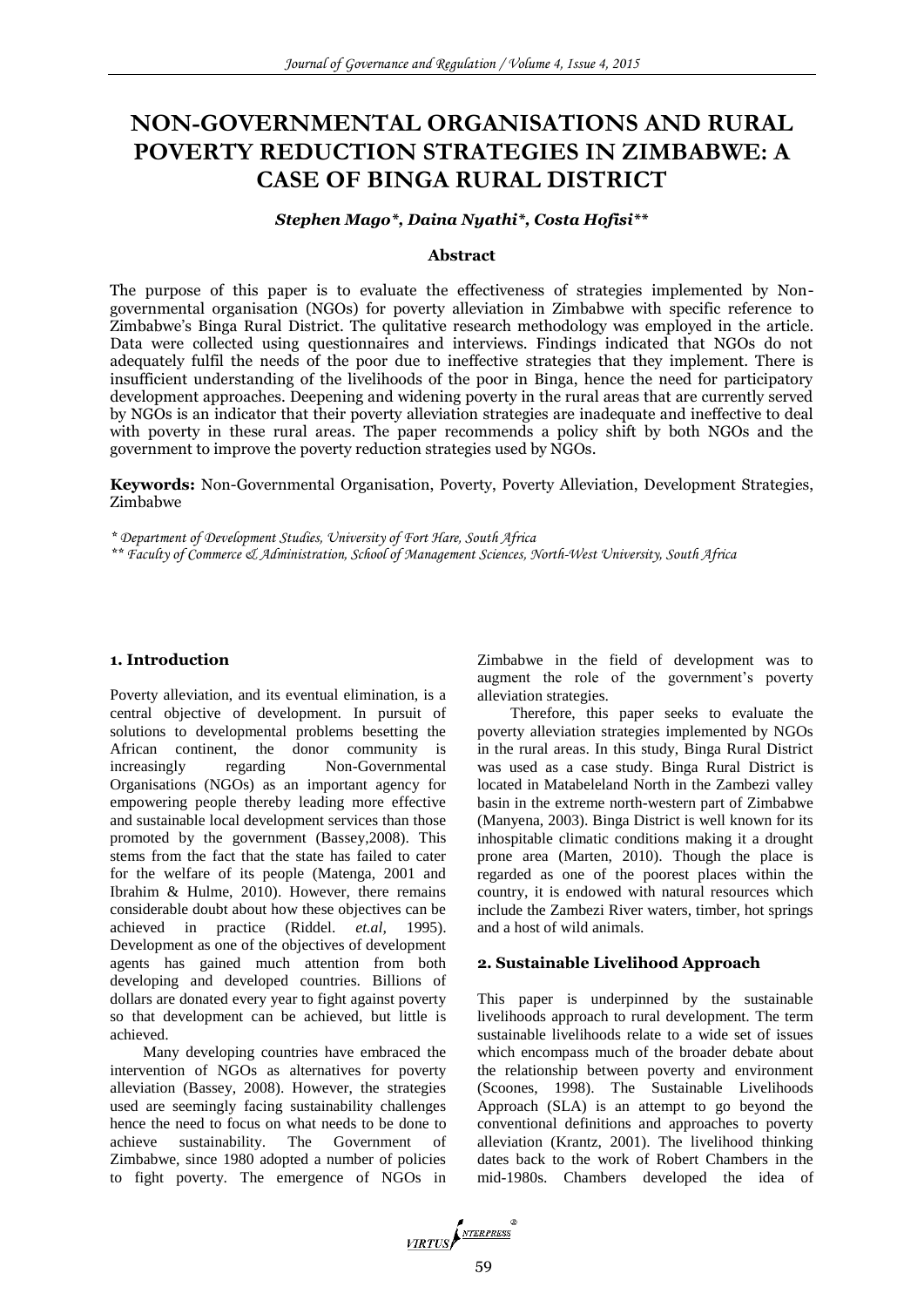"Sustainable Livelihoods" with the intention to enhance the efficiency of development cooperation (Kollmair and Gamper, 2002). His concepts constitute the basics for the sustainable livelihoods approach and were further developed by the British Department for International Development (DFID). Since 1997, the DFID integrated the approach in its programme for development cooperation (Kollmair, 2002). The concept was later adopted by the Brutland Commission on Environment and Development. The 1992 UN *Conference on Environment and Development* expanded the notion, advocating for the attainment of sustainable livelihoods as a broad goal for poverty alleviation (Balgis.*et. al,* 2005). The term '*sustainable livelihood'* came to prominence as a development concept in the early 1990s, drawing advances in understanding of famine and food insecurity during the 1980s (Haida, 2009) .

'Livelihoods' mean activities, entitlements and assets by which people make a living. In other words a 'livelihood' is a source of revenue or income or a source of living. A livelihood constitutes assets, activities and capabilities (Krantz, 2001). Assets therefore, are defined as not merely natural or biological (land, water, common property resources, flora, fauna), but also social (networks, participation, empowerment) and human (knowledge, creation by skills and physical roads, markets, clinics, schools, bridges) (Haida, 2009). The International Institute of Sustainable Development defines Sustainable Livelihoods (SL) as being concerned with people's capacities to generate and maintain their means of living, enhance their wellbeing, and that of future generations (Balgis.*et.al*, 2005).

In recent years, the sustainable livelihoods approach has gained increased recognition among development practitioners and policy makers alike as the framework for understanding the multiple and dynamic dimensions of livelihoods (Balgis*.et.al*, 2005). Sporton and Thomas (2002) identify five elements of this framework. The first link is based on rural productivity. Livelihoods become sustainable if they can generate employment either through subsistence production or waged labour in activities that enhance self-worthy of rural populations. The second link is based on poverty reduction. For the livelihoods to be sustainable they must address the causes of poverty (both qualitative and quantitative) thereby promoting greater equity access of capital assets. The third element constitutes enhanced capabilities and wellbeing, abilities to access and mobilise assets with more subjective experiences of wellbeing (feeling of self-esteem, security and happiness). The fourth element is based on the resilience of the livelihoods to short term stresses and the ability to recover from long term shocks. The fifth element is the sustainability of the natural resource

base which is the long term resilience of the natural environment to stresses and shocks. The depletion of natural resources beyond the capacity of a system to maintain the productivity may result in the long term depletion of stocks to the detriment of livelihoods (Sporton and Thomas, 2002).

The sustainable livelihood approach was developed to address the failure of previous approaches to community development. Its principles are; holistic, people centred, dynamic and sustainable development, working with people's strengths and establishing macro-micro links and these principles are further explained in the following part (Salvestrin, 2006). Macro-micro link is the relationship between income inequality and mortality.

The conceptualisation of livelihoods in Binga and other rural areas of Zimbabwe by NGOs is imperative to understand how poor people live in the era of hyperinflation leading to the rise of food prices, droughts and political instability which threaten their survival. Apart from that understanding the livelihoods of people living in Binga makes it easier to learn how people cope considering that the district is prone to drought, with high a unemployment rate and high illiterate levels. Ellis (1998) views a livelihood as one encompassing income both cash and in kind as well as social institutions, gender relations and property rights, all vital to support and sustain a given standard of living. Social and kinship networks as well as access to and benefits derived from social and public services provided by the state make up and determine livelihoods (Ellis, 1998). Comprehending how people from Binga are constructing their livelihoods in the absence of most state and NGOs' services and in the middle of the country's economic meltdown continue to be a great concern. At the core of this study is to evaluate the NGOs' poverty alleviation strategies looking at their applicability in the rural areas.

Figure 1 below shows that the livelihood of a person, household or community is comprised of assets, transformed by activities or strategies into outcomes. This "internal" relationship between assets, activities and outcomes is seen to be circular. All of this is taking place in the context of and influenced by the external environment (vulnerability context and policies, institutions and processes). According to the World Development report (2000 to 2001) as cited by Ludi and Slater (2008);

"Vulnerability measures the resilience against a shock or stresses; vulnerability is primarily a function of a household's assets and insurance mechanisms and of the characteristics (severity, frequency) of shock."

Fgure 1 below shows that the actions of people, households and communities themselves have an influence on these external forces.

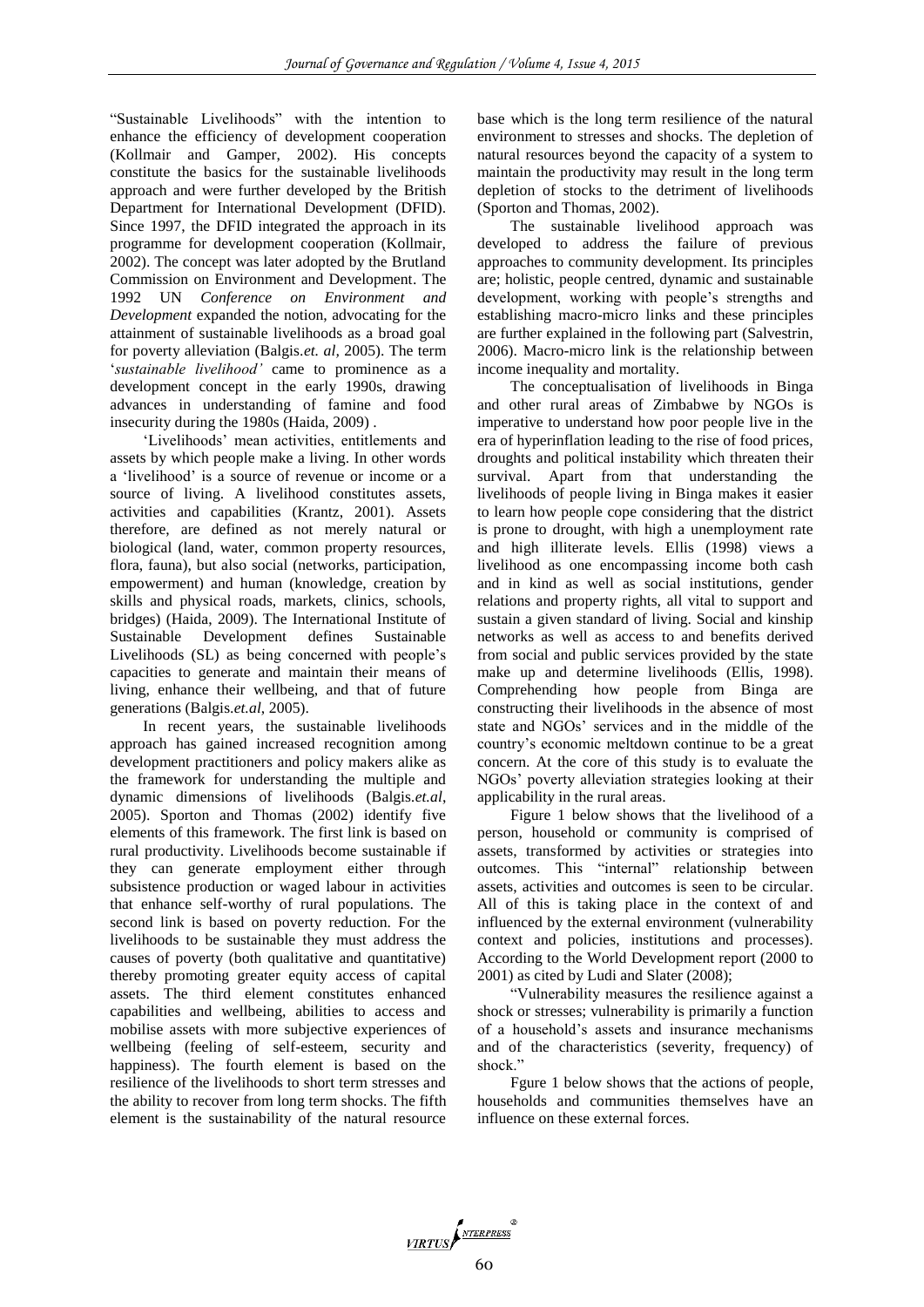

**Figure 1.** Sustainable Livelihood Approach Framework

#### *KEY: P - Physical; P - Political; H - Human; F – Financial; N - Natural; S - Social*

*Source: Adapted from DFID (2001b:24) and Carney. et.al (1999:15)*

From Figure 1, assets and economy are the backbone of all livelihoods as they influence the type of livelihood strategy a household may engage as well as the level of returns derived (Carney.*et.al*, 1999). Assets can be viewed as human, financial, social, natural and physical and all are important in the pursuant of various strategies (Ellis, 1998; Scoones, 1998). Each kind of asset produces benefits and has key indicators which are used to accomplish livelihoods objectives (Thennakoon, 2004). The potential of assets to produce benefits or yields depends not only on the type and other assets but the external factors within or outside the household's entitlements and capabilities (Ellis, 1999).

# **3. Findings and Discussions**

#### *3.1 Descriptive Statistics*

|       |       | Frequency | Percent        | Valid Percent | Cumulative Percent |
|-------|-------|-----------|----------------|---------------|--------------------|
| Valid | 20-39 | ر ر       | 57.5<br>ل. الر | マワ<br>ن ، ر   | -7<br>ر. ، ر       |
|       | 40-60 |           | 42             | 42.           | 100.0              |
|       | Total | 40        | 100.0          | 100.0         |                    |

**Table 1.** Age of Respondents

*Source: Field Research (March 2012)*

The respondents interviewed consisted of the youth and adults. As indicated in Table 1, 23 youth falling between the ages of 20 to 39 were interviewed. There were 17 elderly people ranging

from the age of 40 to 60. The reason for selecting this group of respondents was that NGOs have both programmes that target youth and the elderly of the society.

|       |        | Frequency | Percent          | Valid Percent | Cumulative Percent |
|-------|--------|-----------|------------------|---------------|--------------------|
| Valid | Male   | ⊥ J       | 27<br>. ب<br>ن ، | っっ<br>ر. ، ر  | $\gamma$<br>ل. ا د |
|       | Female | ت         | 62.5             | 62.5          | 100.0              |
|       | Total  | 40        | 100.0            | 100.0         |                    |

*Source: Field Research (March 2012)*

VIRTUS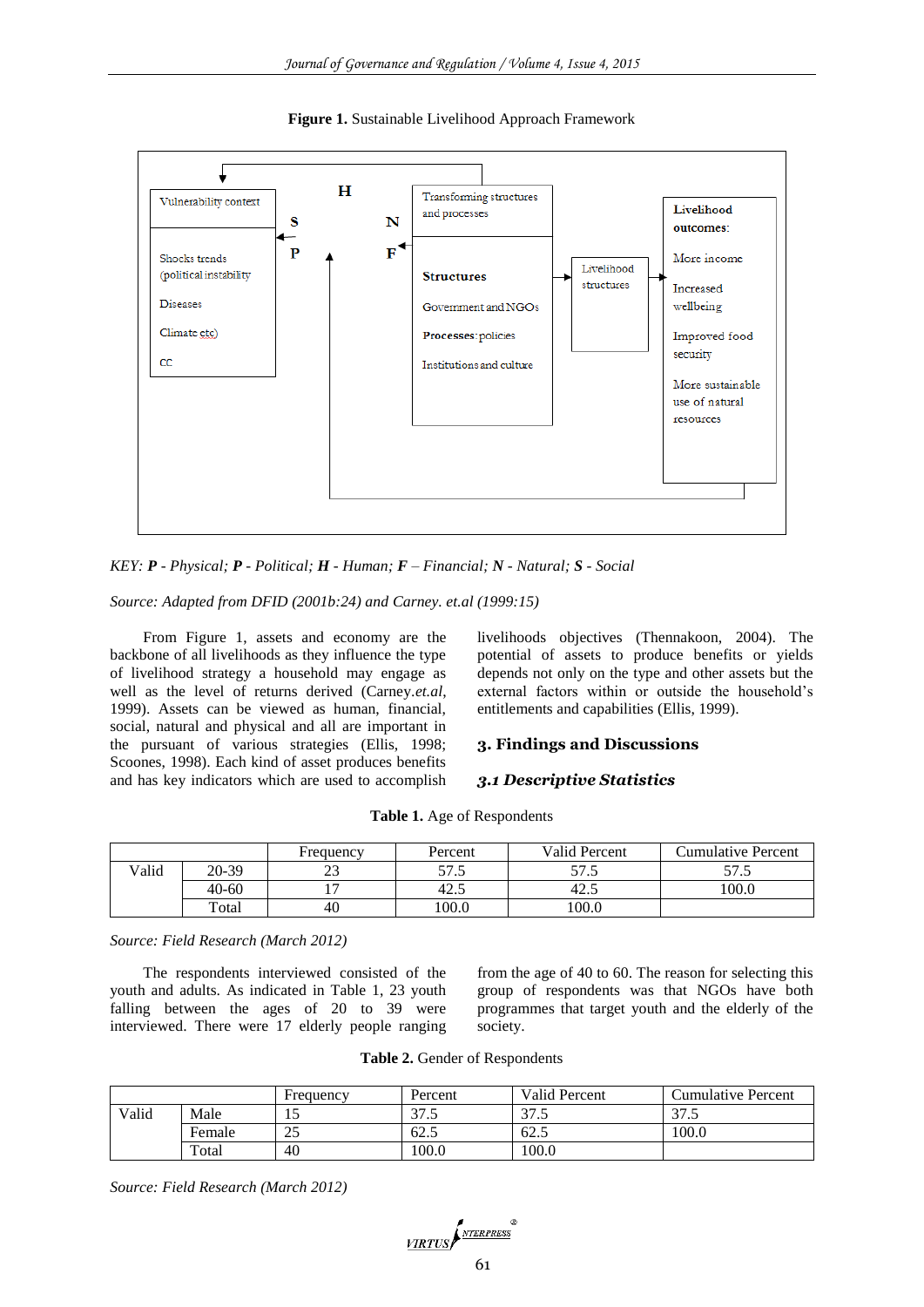There were 25 females and 15 males that were interviewed (Table 2). Mostly, NGOs in Binga work with both female and male beneficiaries.

#### *3.1.1 Level of Education of the Respondents*

The low level of literacy was attributed to factors like lack of money to go to secondary school. Women

also mentioned that most parents favour to send male children to school and they view sending a girl child to school as a waste of money because girls become pregnant or get married and this means they do not plough back into their families. However, some may bring a once-off benefit in terms of *lobola* (bridal price) but this is not guaranteed.

#### **Table 4.** Employment Status

|       |                  | Frequency | Percent            | <b>Valid Percent</b> | Cumulative Percent |
|-------|------------------|-----------|--------------------|----------------------|--------------------|
| Valid | Attending school |           | <i>ם</i> ה<br>ن. د | ن که 1               | ن که 1             |
|       | Unemploved       | ◡         | 87.5               | o / .J               | 100.0              |
|       | Total            | 40        | 100.0              | 100.0                |                    |

*Source: Field Research (March, 2012)*

Table 4 above shows that the majority of the respondents (87.5%) are not employed, probably, due to lack of skills, and others are old. On the other hand the minority of the respondents (12.5 %) were attending secondary level schooling (Table 3) and with others having their fees being paid by NGOs.

The reason for the high unemployment rate among the respondents is that they do not possess any skills which can make them employable. Most of the respondents mentioned that because they do not possess any skills, they find it better to stay at home looking after their families and livestock.

| <b>Table 5.</b> Sources of Income |  |  |  |
|-----------------------------------|--|--|--|
|-----------------------------------|--|--|--|

|       |             | Frequency    | Percent                  | Valid Percent        | <b>Cumulative Percent</b> |
|-------|-------------|--------------|--------------------------|----------------------|---------------------------|
| Valid | Fishing     |              | 12 <sup>7</sup><br>ن د ک | $\bigcap$<br>ن. که 1 | $\sqrt{2}$<br>ن ک         |
|       | Farming     | $\sim$<br>33 | 82.5                     | 82.5                 | 95.0                      |
|       | <b>IGPs</b> |              | 5.U                      | D.U                  | 100.0                     |
|       | Total       | 40           | 100.0                    | 100.0                |                           |

#### *Source: Field Research (March 2012)*

Table 5 above shows that a smaller percentage of respondents (12.5%) indicated that they depend on fishing from the Zambezi River for a livelihood. The majority of the respondents (82.5%) indicated that they depend on agriculture for a living (Table 5). The respondents that do farming mainly practice it at subsistence level and they mentioned that they need to be empowered with agricultural skills, where as those who are fishing do not have licences to do so, they also mentioned that they need to be assisted to get the licences. One respondent in Manjolo reported that, "*kulikabotu kujata baswi kulakukkala luzutu. Kuti ndajata baswi bingi inga nduzya ndajana mali yabana baccikolo"*. This means that, "It is better to do fishing than being seated doing nothing. When I catch more fish I sell them and get school fees for my children". In places like Manjolo and Kabuba the majority of people (95%) are subsistence farmers. A smaller number of respondents (5.0%) rely on selling

sculptures and basket weaving. The respondents who depend on selling sculptures and baskets indicated that they need help with marketing their products.

#### *3.1.2 Knowledge about NGOs*

All the respondents (100%) knew well Save the Children (UK), CADEC and KMTC. The respondents agreed that these organisations came to them to introduce themselves. Again all the respondents (100%) indicated that Save the Children, CADEC and KMTC were operating in Binga for more than 5 years. Furthermore, all the respondents (100%) had more information about the projects for Save the Children, CADEC and KMTC. The respondents indicated that organisations like Save the Children (UK) and CADEC distributed food in the whole of Binga. They also indicated that KMTC distributed agricultural implements.

**Table 6.** Satisfaction by NGO Strategies

|       |               | Frequency | Percent                      | Valid Percent | Cumulative Percent |
|-------|---------------|-----------|------------------------------|---------------|--------------------|
| Valid | Satisfied     |           | $\sim$ $\sim$ $\sim$<br>ن رے | 27c<br>ن ري   | $\sim$<br>ن رے     |
|       | Not satisfied | 29        | $\mathcal{L}$<br>ر…          | 725<br>ر…     | 100.0              |
|       | Total         | 40        | 100.0                        | 100.0         |                    |

*Source: Field Research (March, 2012)*

$$
\underbrace{\textit{VRTUS}} \left( \textit{NTERPRESS}^{\text{R}} \right)
$$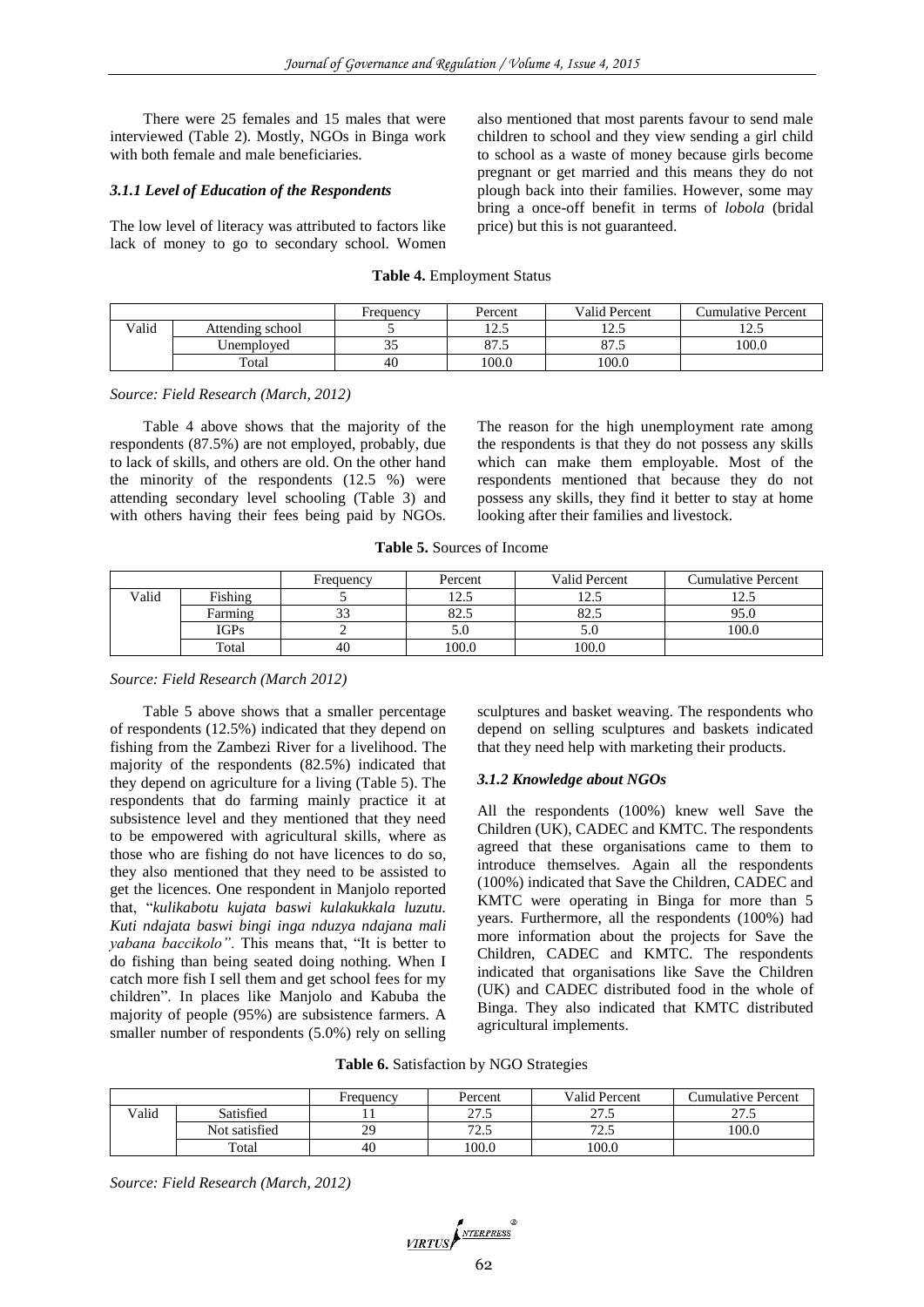The majority of the respondents (72.5%) pointed out that they were not satisfied by the strategies implemented by NGOs whilst 27.5% of the respondents expressed their satisfaction about the strategies implemented by NGOs(Table 6).The main reason that were given by those who were not satisfied by NGOs strategies was that NGOs strategies do not address their needs. They mentioned that they need developmental strategies other than relief ones. The respondents both in Manjolo and Kabuba mentioned that they do not understand clearly the criteria used by NGOs to select their beneficiaries. They added that NGOs only select few people as their beneficiaries leaving the rest of the community members not helped. Moreover, the respondents mentioned that as a result of this, serious conflicts arise amongst community members especially between those who get the aid and those who are not beneficiaries. This was well explained by a respondent in Manjolo that;

"I am poor I have nothing. When NGOs officers came to our village they wrote other people's names they said I am rich because my son is in South Africa I nearly died of hunger, every time I was told that my child is working, my name even to date does not appear in their books. Every time I ask myself, what these organisations are doing in Binga because they are not helping the majority?"

Apart from that, the majority of the respondents indicated that they are not satisfied with NGOs strategies in Binga because they are not sustainable. They mentioned that sometimes NGOs programmes are of great value to the community but they do not last for a long time. The respondents in Kabuba indicated that the farm implements distribution programme of KMTC, is a very good programme but the fact that it did not last for a long time in their ward and only benefited a few people was worrying.

|       |                                               | Frequency |             | Percent   Valid Percent | Cumulative |
|-------|-----------------------------------------------|-----------|-------------|-------------------------|------------|
|       |                                               |           |             |                         | Percent    |
| Valid | Poverty is lack of food and clothes           |           | 42.5        | 42.5                    | 42.5       |
|       | Poverty is lack of infrastructure e.g. school | 12        | 30.0        | 30.0                    | 72.5       |
|       | Poverty is lack of empowerment                |           | <b>20.0</b> | 20.0                    | 92.5       |
|       | Not sure what poverty is                      |           | 7.5         | 7.5                     | 100.0      |
|       | Total                                         | 40        | 100.0       | 100.0                   |            |

**Table 7.** How do You Conceptualise Poverty in Binga

*Source:* Field Research (March, 2012)

A bigger percentage (42.5%) agreed that poverty in Binga is lack of food and clothes. The smaller number of respondents (30%) perceived poverty as lack of infrastructure and inaccessibility of social amenities as shown in Table 7. The respondents who disagreed that poverty is only lack of food and also mentioned that social amenities were more important than food distribution. Another respondent explained how she lost her child to malaria because she could not manage to send him to clinic. She said,

"My child got sick at night, his temperature was very high and he had a severe headache. To go to Lusulu clinic was very far and I do not have a scorch cart. Within a small time, my child died in my hands."

In Kabuba they mentioned their serious threat is lack of clean water. The community members face a shortage of water; the whole ward has only two boreholes which are also 14 km to and fro other homesteads. During the dry season, the livestock only drink water thrice a week, the same-applies to people, they also make timetables for bathing and sometimes do not clean their utensils after using them, which poses serious health hazards. In Manjolo they mentioned that though they do have adequate water, it is not clean because they get it from uncovered

wells. The respondents stressed that development in Binga is only going to be achieved by NGOs if they start assisting in building schools, hospitals, more boreholes and clinics. The respondents also said that poverty is being uneducated and lack of livestock especially cows to plough the fields. One granny in Manjolo when asked to explain poverty in her own views, she said,

"If you don't have clothes, draught power and a mould board plough like me you are poor. Secondly if you are not educated and you are not employed such that you don't have money to send your children to school, you are *poor.* In Manjolo there are few people who send their children to schools and who have got draught power.

## *3.1.3 Poverty Indicators in Binga*

The respondents (100%) agreed that the shortage of hospital is a sign that there is poverty in Binga. The respondents mentioned that the whole district have got one hospital and is located far away from other wards which makes it to be inaccessible. Furthermore, they mentioned that lack of skills amongst community members which make them to be unemployable was also a poverty indicator. Again, they added that inability to send children to school

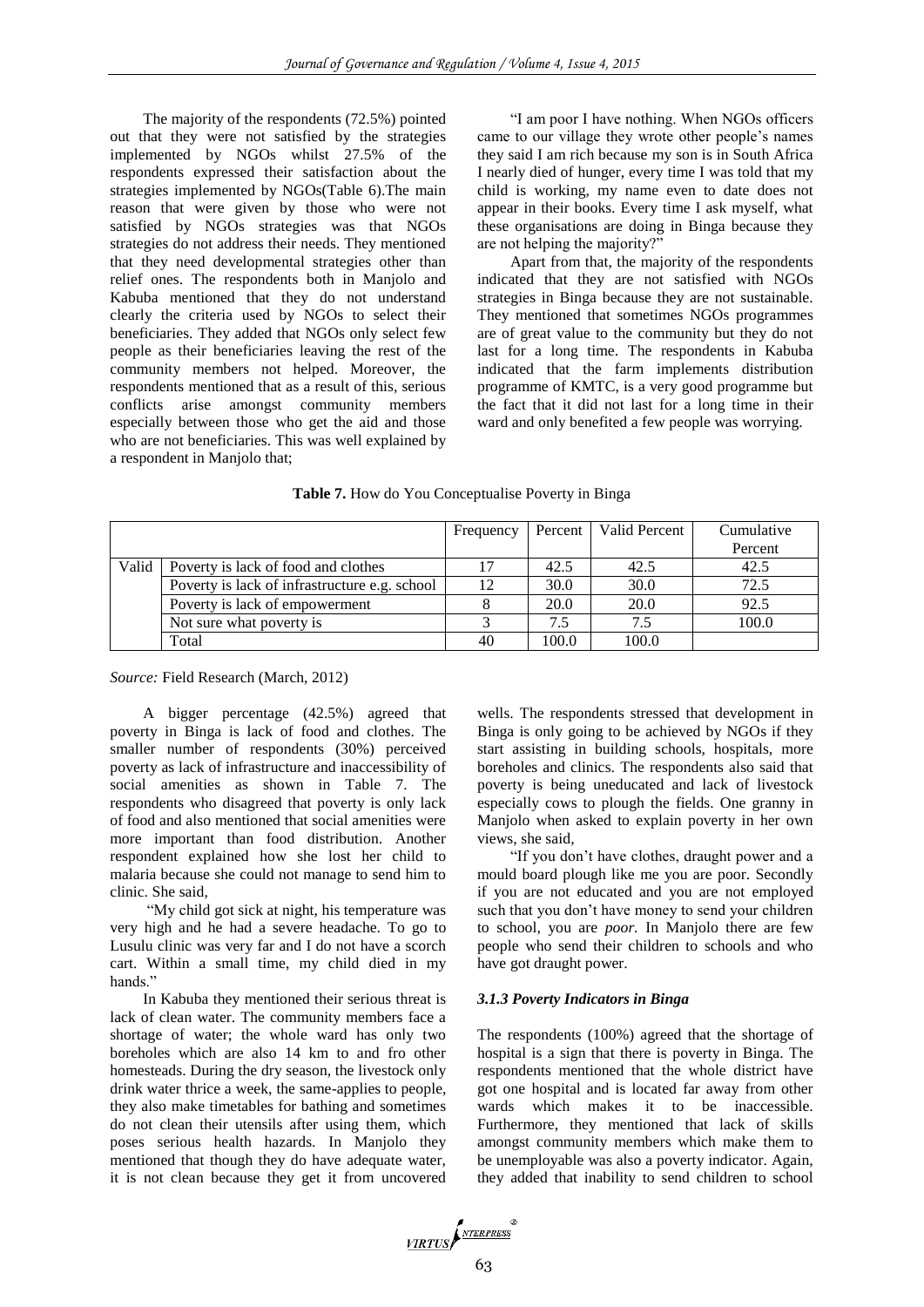and lack of farm implements as well as lack of draught power are indicators of poverty in Binga. Respondents in Kabuba reported that their children

normally start going to primary school at the age of 7 because Kabuba or other primary schools are very far.

|       |                | Frequency | Percent               | Valid Percent          | Cumulative Percent                |
|-------|----------------|-----------|-----------------------|------------------------|-----------------------------------|
| Valid | Yes            |           | $\tau$ $\tau$<br>ر. ا | $\tau$<br>$\cdot\cdot$ | $\overline{\phantom{a}}$<br>ن، تل |
|       | N <sub>o</sub> | ر ر       | ያን ና<br>ں۔۔20         | oኅ<br>ن.∠ه             | 100.0                             |
|       | Total          | 40        | 100.0                 | 100.0                  |                                   |

**Table 8.** Poverty Levels in Binga over the Past Five Years?

*Source:* Field Research (March, 2012)

The majority of the respondents (82.5%) indicated that poverty in Binga is deepening because even the people who were better-offs of the community have joined the poorest of the community (Table 8). On the other hand a smaller percentage (17.5%) indicated that poverty has decreased in Binga for the past 5 years because NGOs like Save the Children are distributing more food, so people are no longer starving anymore. A respondent in Manjolo mentioned that; "nothing has improved so far. What I

have noticed for the past five years is that, the people who were better off, having joined the very poorest of the society, and I do not understand why"

The deepening and widening of poverty in Binga was attributed to the strategies that are implemented in Binga by NGOs. The respondents indicated that NGOs have been using the same strategies to deal with poverty in Binga and the same strategies are not impacting the lives of people positively.

|  | Table 9. NGOs and Addressing Poverty in Binga |  |
|--|-----------------------------------------------|--|
|  |                                               |  |

|       |                | Frequency | Percent         | Valid Percent | <b>Cumulative Percent</b> |
|-------|----------------|-----------|-----------------|---------------|---------------------------|
| Valid | Yes            |           | າາ ເ<br>ل.، ۷ ل | 225<br>ر ۷    | 225<br>ل و کال            |
|       | N <sub>0</sub> |           | 07.J            | 67.5          | 100.0                     |
|       | Total          | 40        | 100.0           | 100.0         |                           |

*Source:* Field Research (March, 2012)

A smaller percentage (32.5%) of the respondents mentioned that NGOs are addressing poverty especially by distributing food in Binga during times of drought. On the other hand, the majority of the respondents (67.5%) disagreed that NGOs are addressing poverty (Table 9). They argued that if poverty was being addressed by NGOs in Binga, people were going to be independent and empowered by now. The respondents gave an example about the fertiliser distribution programme that it is not addressing their needs. They mentioned that CADEC has a programme for fertilizer distribution. Fertilizer is being distributed in Siachilaba Ward every year, the most arid ward in the district. The community members find the fertilizer to be of less importance to them as a result most people sell the fertilizer in Zambia. Respondents also mentioned about some cases whereby people immediately after getting food from CADEC or Save the Children or any other organisations involved in food distribution, they exchange it for alcohol or money.

**Table 10.** The Selection of Projects Implemented in Manjolo and Kabuba

|       |                 | Frequency | Percent | Valid Percent | <b>Cumulative Percent</b> |
|-------|-----------------|-----------|---------|---------------|---------------------------|
| Valid | Consultation    |           | 27.5    | 27.5          | ل د ايم                   |
|       | Not sure        |           | 15.0    | 15.0          | 42.1                      |
|       | No consultation |           | 57.5    | 57.5          | 100.0                     |
|       | Total           | 40        | 100.0   | 100.0         |                           |

*Source:* Field Research ( March, 2012)

The majority of the respondents (57.5%) indicated that NGOs just implement some of their projects without consulting them and that is the reason they are not addressing the needs of the poor. On the other hand a smaller percentage (27.5%)

indicated that NGOs do consult them before implementing their projects(Table 10). The respondents mentioned that NGOs rarely consult them before implementing a programme. They argued that, if NGOs were really consulting them

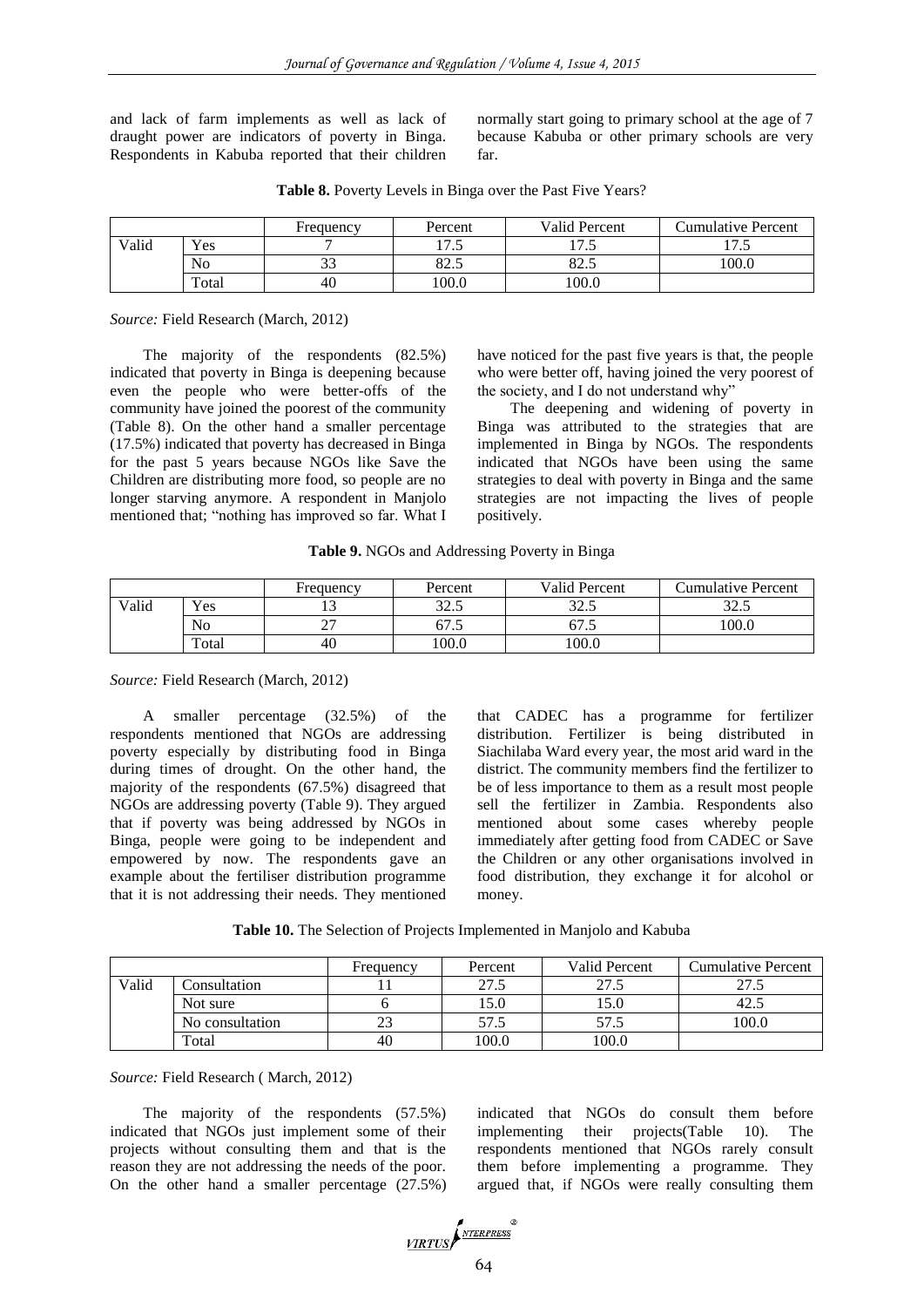before implementing their projects, they were going to be able to know the real needs of the community members, who are their clients. The respondents indicated that they were not quite sure about the criteria used by NGOs to select their strategies.

**Table 11.** Benefit Accrued from NGO Strategies

|       |                     | Frequency | Percent | Valid Percent | Cumulative<br>Percent |
|-------|---------------------|-----------|---------|---------------|-----------------------|
| Valid | Not benefited a lot | 38        | 95.0    | 95.0          | 95.0                  |
|       | Average             |           | 5.0     | 5.0           | 100.0                 |
|       | Total               | 40        | 100.0   | 100.0         |                       |

*Source:* Field Research (March, 2012)

The majority of the respondents (95%) mentioned that they are not benefiting from NGO programmes because the same programmes are not addressing their needs. In Kabuba they indicated that programmes like food distribution are not benefiting them a lot since they produce more food on their own. The minor percentage (5%) of the respondents agreed that they are benefiting from the NGOs programmes, and these were respondents in Manjolo (Table 11). Most of them were elderly people who are no longer able to work on their own. Even the respondents in Manjolo highlighted that even if they need relief aid almost every year, they also need empowerment. The respondents pointed out that there was a linkage between the NGOs strategies and dependency syndrome in the district. They mentioned that continuous food distributions make them to be reluctant and wait for hand outs from NGOs everytime.

#### **4. Questions for Key informants**

#### *4.1 Need for Improvement of NGOS Strategies*

There was an overwhelming agreement by the respondents (100%) that NGOs' programmes need to be changed because the current ones are not fully addressing the needs of the people in Binga. They mentioned that most NGOs in Binga are duplicating the projects as a result their programmes lack diversity. They gave an example that, CADEC, Save the Children, and KMTC all have a programme of distributing seeds and fertilizer distribution. They stated that even though the NGOs keep on duplicating their project, little has improved as far as poverty alleviation is concerned. Considering the rate at which poverty is deepening in Binga all the respondents (100%) indicated that NGOs are not addressing the issue of poverty in Binga. They all mentioned that though NGOs are striving to deal with poverty in Binga, their strategies are not addressing the needs of the poor in Binga. Apart from that, the key informants indicated that NGOs in Binga are dealing with the symptoms of poverty and not its root

causes. They added that NGOs need to understand the history and root causes of poverty in Binga .

## *4.2 NGOs and the Poorest of the Poor in Binga*

All the key informants (100%) indicated that NGOs do not manage to reach the poorest of the poor in Binga because of various reasons. They indicated that the poorest people mostly are left out of the NGOs programmes because of the inaccessibility of the villages they stay in. They indicated that especially during the rainy season, it is hard to reach some places because they are not linked with proper roads and the others do not have bridges, therefore, when the rivers are flooded no vehicles can reach such places. Again, it was indicated that in Binga the roads are poor with the majority being dust roads full of bad potholes; as a result it is also difficult for NGOs vehicles to travel on such areas. Consequently, NGOs choose a central place for the meeting which might not be central to other homesteads. Apart from that, the poorest of the poor were sometimes left out from the NGOs programmes because of the selection criteria of NGOs. They mentioned that NGOs solely depend on kraal heads who might sometimes not manage to write down the names of all the needy people. It was raised that mostly, NGOs do not give themselves time to do home visits to some of their clients who need special attention while such clients remain very poor. These include people living with disabilities, very old people, child headed households and sometimes female headed households. Failure to discover such people was mainly attributed to NGOs offices being located very far from their service users. They indicated that NGOs need to decentralise their offices in Binga. It was argued that, NGOs in Binga only have contact with their clients during food distribution time only. They also indicated that only the wards which are next to Binga Growth Point maintain regular contacts with NGOs and these included wards like Manjolo, Siachilaba and Sianzundu .

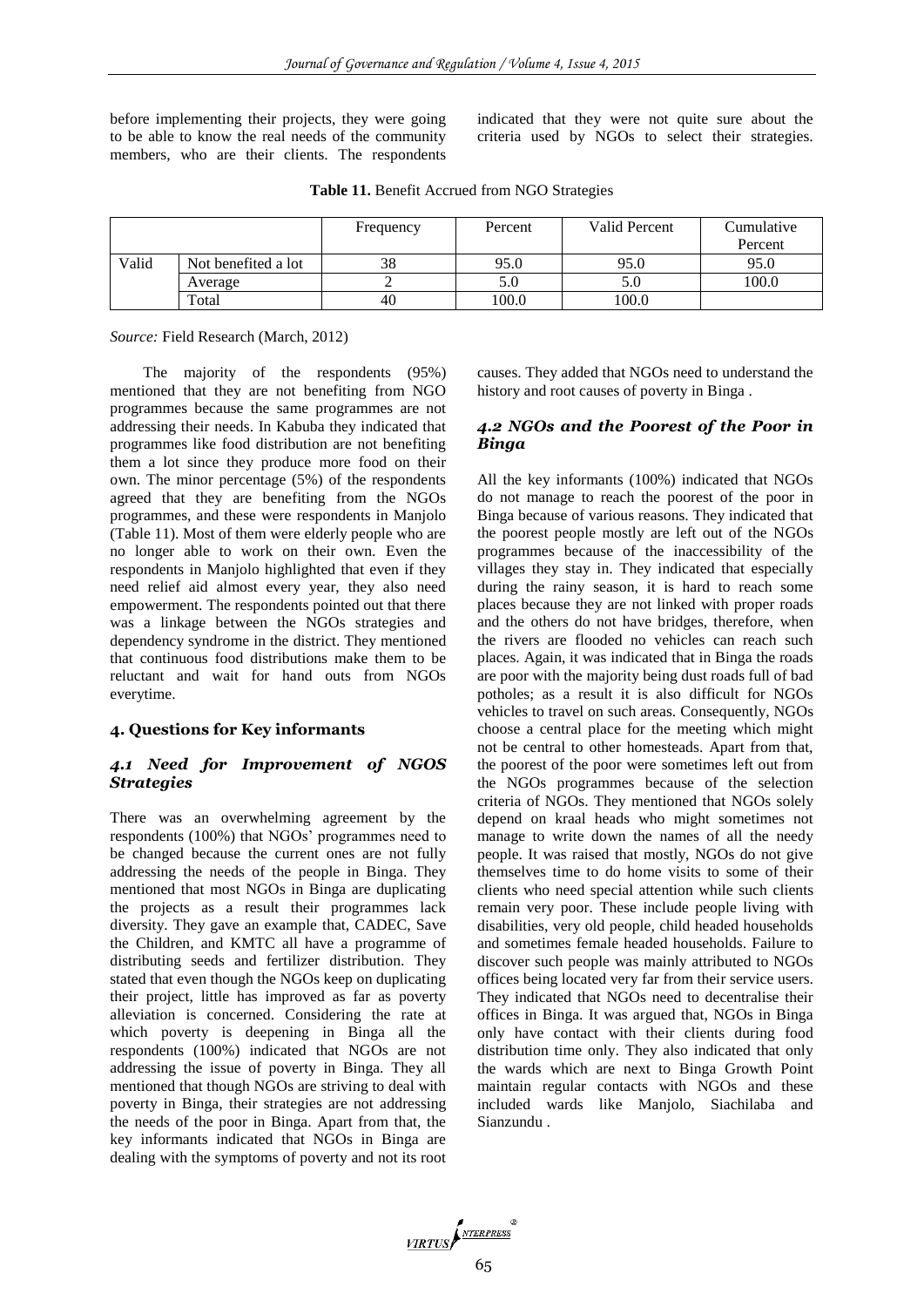# *4.3 The Extent to which NGOs have achieved their Goals*

All the respondents (100%) indicated that though NGOs are trying to intervene in Binga with their strategies; they are not achieving their goal of alleviating poverty. They added on that poverty in Binga remains a serious challenge to NGOs strategies.

## *4.4 Food distribution of social amenities in Binga?*

All the respondents (100%) indicated that NGOs need to focus on social amenities like building hospitals, roads construction and schools. The reason being that most clinics in Binga are inaccessible, that the roads in Binga are very poor making it difficult for other places to be accessible, again the available schools do not have classrooms, books, electricity and laboratories. They all mentioned that shortage of hospitals and ambulances in the district poses a serious threat to the people especially during out breaks of deadly diseases like malaria, cholera and dysentery. In addition, they indicated that shortage of hospitals and ambulances is also a threat to pregnant women as sometimes their pregnancies will be having complications. They added that the available clinics in the district are facing acute shortage of professional nurses and doctors. Some clinics are situated about 10 kilometres from other homes. All the respondents (100%) mentioned that they are not satisfied by the strategies that are implemented in Binga because they are more of relief aid than developmental aid. Both the respondents and the key informants mentioned that poverty is not lack of food or clothes only. They added on that, though there are

such cases where by the family lacks food and clothes and in most instances such households do not have assets like cattle, farming implements and are unemployed, hence they solely depend on hand-outs. They explained that poverty is the lack of farm implements, hospitals, schools, lack of clean water and poor roads. All the field officers and the key informants mentioned that NGOs strategies implemented in Binga need to be changed since they are not addressing poverty. They mentioned that NGOs need to understand the livelihoods of people in Binga. Again they argued that, NGOs should not have a monolithic view of different people in Binga because their understanding of poverty differs from one family to another. Their goal of poverty alleviation can only be achieved when NGOs understand the different livelihoods of people in Binga*.*

# *4.5 Perception of NGO officials*

The project officers mentioned that NGOs in Binga focus on relief aid. They added on that while NGOs are providing relief they need to focus on developmental aid. They agreed that it is a fact that people in Binga need relief aid every year because of drought, but NGOs also need to take into consideration that Binga is one of the poorest district in the country, this means that Binga is also lagging behind in terms of development. They added on that NGOs need to venture into more developmental projects for sustainability*.* 25% of the respondents indicated that NGOs are sustainable, and 37.5% indicated that they are not and 37.5% were not sure (Table 12).

|       |          | Frequency | Percent | Valid Percent | Cumulative Percent |
|-------|----------|-----------|---------|---------------|--------------------|
| Valid | Yes      |           | 25.0    | 25.0          | ንና በ<br>29.U       |
|       | No       |           | 37.5    | 37.5          | 62                 |
|       | Not sure |           | 37.5    | 37.5          | 100.0              |
|       | Total    | 40        | 100.0   | 100.0         |                    |

**Table 12.** Sustainability of NGOs

*Source:* Field Research (March, 2012)

# *4.7 Suitability of NGO projects in Binga*

All the field officers and the respondents (100%) mentioned that most of the NGOs' projects are not suitable in Binga. They indicated that though some projects of NGOs are applicable in some parts of Binga, it is true that some of them are not applicable to other parts of Binga. The reasons being that NGOs do not do through needs assessment and that they do not monitor and evaluate their projects. Again they mentioned that it seems NGOs have different expectations from their projects and the same applies

to the community members. They indicated that NGOs view the issue of poverty as uniform across Zimbabwe because the same projects which are implemented by NGOs in Binga are the same with those implemented in Gwanda, Gweru, Masvingo, and Beitbridge.

## *4.8 NGOs' Strategies and their Problems*

NGOs strategies were blamed for the deepening of poverty in Binga by respondents, the key informants and the field officers. The field officers mentioned

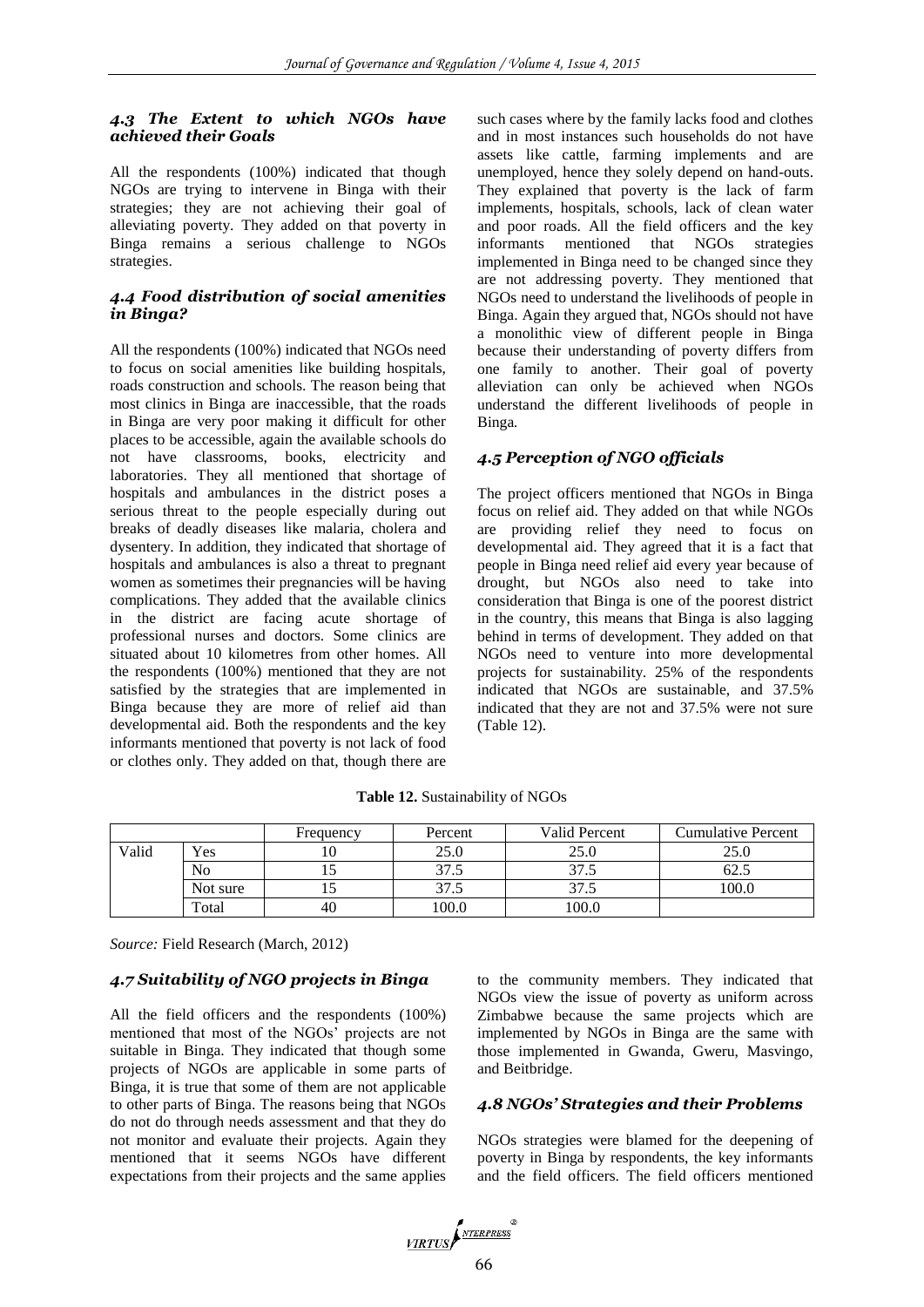that sometimes these programmes are determined by the funders. They highlighted that whenever NGOs get funding the donor specifies what the NGO should do with the funding. Mostly, the donors do not interact with the service users hence they do not understand what exactly are the needs of the poor. They added on that the funders have a different understanding of poverty; they believe that poverty is the same across Zimbabwe. The field officers also indicated the problem of not interacting with the clients in most cases before implementing a programme as a contributor to the issue of poverty in Binga.

## *4.9 Dependency syndrome*

The respondents agreed that there is dependency syndrome in Binga because people are no longer able to work for themselves knowing that NGOs like Save the Children will distribute food to them every year. They explained that NGOs do not develop the strengths of their service users in Binga and this makes their clients to develop dependency syndrome. People in Binga might be poor but it does not mean that they are not able to participate in their own development; they do have some strengths which need to be developed. They added on that, in Binga especially in places like Manjolo, Siachilaba, Sianzundu people are suffering from the dependency syndrome because they are not empowered and that their strengths are not developed. They added on that though Binga is arid, but with the little rainfall the district receives some people manage to cultivate crops enough for feeding their children while others on the other hand because of the dependency syndrome they do not trouble themselves to cultivate their fields. Such wards where people managed to cultivate food enough for their families included, Lubimbi, Kariangwe, Dobola, Kabuba and Pashu. Again Binga is rich in natural resources like hot springs and perennial rivers but the fact that the people are not taught how to manipulate these resources to be independent makes them remain dependent on NGOs.

## *4.10 Prevailing political situation*

All the field officers agreed that the prevailing political situation in Zimbabwe has affected NGOs in Binga negatively. They mentioned that political instability affects the funding of their organisations and makes it difficult to meet the community members. They said normally when the political situation become tense they are forced to shut down temporary until the conditions stabilizes. This perception of the political situation in the country implies that NGO projects are also affected by the political environment in which they are operating.

## **5. Conclusion**

Poverty alleviation and its ultimate elimination is an important development aspect. NGOs work in developing countries as a way of fighting poverty for the promotion of people's livelihoods. A number of strategies are employed to achieve the painstaking target of poverty reduction set in the Millennium Development Goals (MDGs). Our research findings show that there is a lot that still needs to be done by NGOs as far as their strategies of poverty alleviation are concerned. Though they strive to alleviate poverty, NGOs' strategies seem to be lacking sustainability in many rural areas since they induce a dependency syndrome. The deepening of poverty in the areas currently being served by NGOs makes the strategies to be questionable. After an analysis of development efforts by NGOs in the Binga district of Zimbabwe, this paper recommends a policy shift by NGOs so as to improve their poverty reduction strategies by focusing on the sustainability of their interventions. The government of Zimbabwe can also create a conducive environment for NGOs so as to give them enough political economy space for them to design and implement effective poverty alleviation strategies.

## **References**

- 1. Balgis, O.E., Nagmeldin, G. E., Hanafi, H and Sumaya, Z.(2005).Sustainable Livelihoods Approach for Assessing Community Resilience to Climate Change. Case Studies from Sudan.
- 2. Bassey, N. (2008), Contribution by the NGOs Major Group Sector on Africa and Sustainable Development. United Nations, New York Working Paper No 3.
- Carney, D. and Ashley, C. (1999). Sustainable Livelihoods: Lessons from Early Experience. London: DFID
- 4. Ellis, F. (1998). Survey Article: Household Strategies and Rural Diversification. Journal of Development Studies, 35(1): 1-38
- 5. Haida, M. (2009).Sustainable Livelihood Approaches.The Framework, Lessons Learnt from Practice and PolicyRecommendations.UNDP Drylands Development Centre.
- *6.* Ibrahim, S and Hulme, D. (2010).Has Civil Society Helped the Poor? A Review of the Roles and Contributions of Civil Society to Poverty Reduction. Brook World Poverty Institute. Working Paper 114
- 7. Kollmair, M. and S. Gamper. (2002).The Sustainable Livelihood Approach. Development Study Groups. University of Zurich(IP6)
- 8. Krantz, L.(2001).The Sustainable Livelihood Approach to Poverty Reduction. Sida Division for Socio-economic Analysis.
- 9. Ludi, E and Slater,R, (2008). Using the Sustainable Livelihoods Framework to Understand and Tackle Poverty.Vol.2 June 2008. Overseas Dvelopment Institute.
- 10. Manyena, S.B. (2003). Missing the Tonga: The Impact of the Land Reform Program in Binga District, African institute for Agrarian Studies.